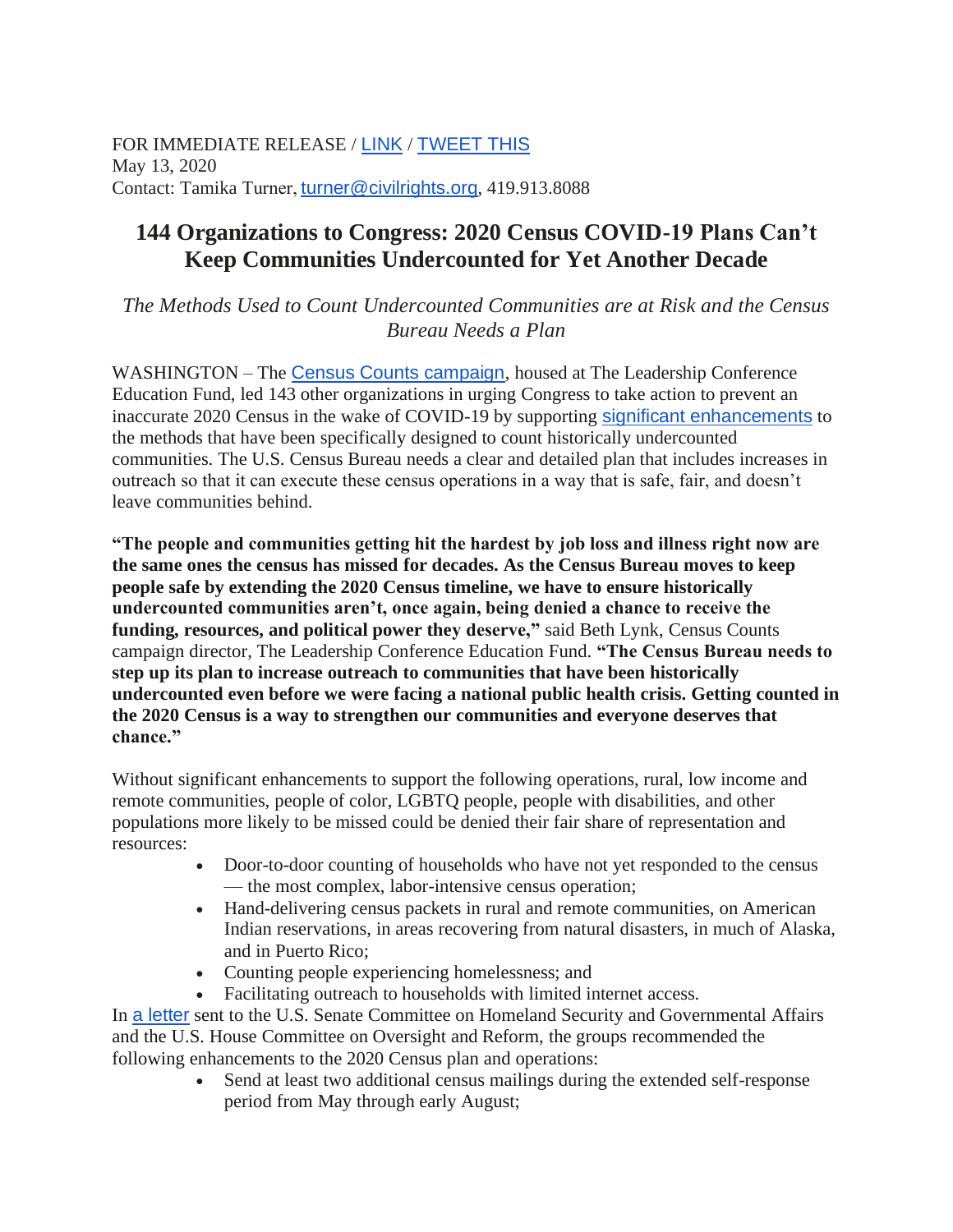- Update the 2020 Census Integrated Communications Campaign, including extending the advertising program during Nonresponse Follow-up (NRFU), adding new languages, adjustments in COVID-19 messaging, and non-response targeting, among other improvements;
- Expand staffing of the Census Questionnaire Assistance operation for all languages;
- Update guidance for stakeholders supporting the 2020 Census with regard to phone and SMS-related issues;
- Reimagine the Mobile Questionnaire Assistance operation in response to COVID-19 with an expanded framework that includes both "mobile" assistance and fixed locations, as well as a larger staff;
- Schedule operations for counting people experiencing homelessness;
- Provide key data to stakeholders to support effective outreach strategies and continue their "get-out-the-count" efforts; and
- Ensure a robust and accurate post-enumeration survey operation.

The letter is available [here](https://u7061146.ct.sendgrid.net/ls/click?upn=4tNED-2FM8iDZJQyQ53jATUeQpZKj-2FleAQkDtOj1ImourVylyok6Ajyl9SRSbSa7R0DCYgKFzuxxASU1vdizyfZPXH-2F6wfwjALNHlVtSChvG-2B-2Bj1Hj0oIO1Nry9HDfVw4WACa9t0OQV5p-2FK6gDl1ZQDa1I462QEzok8nl1ASeNQCpaliOdHFajQYjTmSRiha4gVuDAAcnf-2F7gtzmN3CwTy-2BENy6vlmXgvKJD5DKGQ4FSSV0MLBeqe5somvvJt9uEJQ-2BIVBXJYYw4LT02-2FSkkLpAQ-3D-3Dwmt-_yvO5we8kDceLgVFvgaysyEjaHmbYgZSfT-2BLL8JUJxivaCtfNXT3RfrlwEcKW-2B7H2AUWwJsJnYg2PGkYKHST9ejVljLUKaw8j842L-2FqgBJKuu04dWfz22siXpsH72CrUca7D83sTezc4JYqKqnJKBqOOv71AR3sQ93-2BHJt0Q2I-2Bt9nvtKnRXg6FDnvNGE5WG9A9aBObT1u1qFuK2McxPSYnhuFcBqQ3CbaLC7cr2R-2BNz2H1OYt9OwZMmAJPpAYXV0LA5p-2FM3MrlIJJT-2FPu91LmlbS9ofUCveC0jnDKF7a7nwhOLaWcwhTxZ6V-2F1GrlXyKa-2B9Zoj0mCOs8lXCeWNmedLp6EOSHWQCvBOzv3TenjdSh03RCB-2BWoJwXl8oB-2BlNoE) and is signed by the following organizations:

The Leadership Conference Education Fund Census Counts Campaign Advancement Project California Advocates for Children of New Jersey Alabama Coalition for Immigrant Justice American Arab Anti Discrimination Committee American Federation of State, County and Municipal Employees (AFSCME) American Federation of Teachers American Library Association American Muslim Voice Foundation Americans for Indian Opportunity APANO APAPA Texas Arab American Institute (AAI) Arkansas United Asian American Federation Asian American Legal Defense and Education Fund (AALDEF) Asian Americans Advancing Justice - AAJC Asian Americans Advancing Justice - Asian Law Caucus Asian Americans Advancing Justice - Atlanta Asian Americans Advancing Justice - Los Angeles Asian Americans Advancing Justice | Chicago Asian and Pacific Islander American Vote (APIAVote) Asian Law Alliance Asian Pacific American Labor Alliance Association of Asian Pacific Community Health Organizations (AAPCHO) ATNJ Education Fund Austin Asian Complete Count Committee Big Sky Chamber of Commerce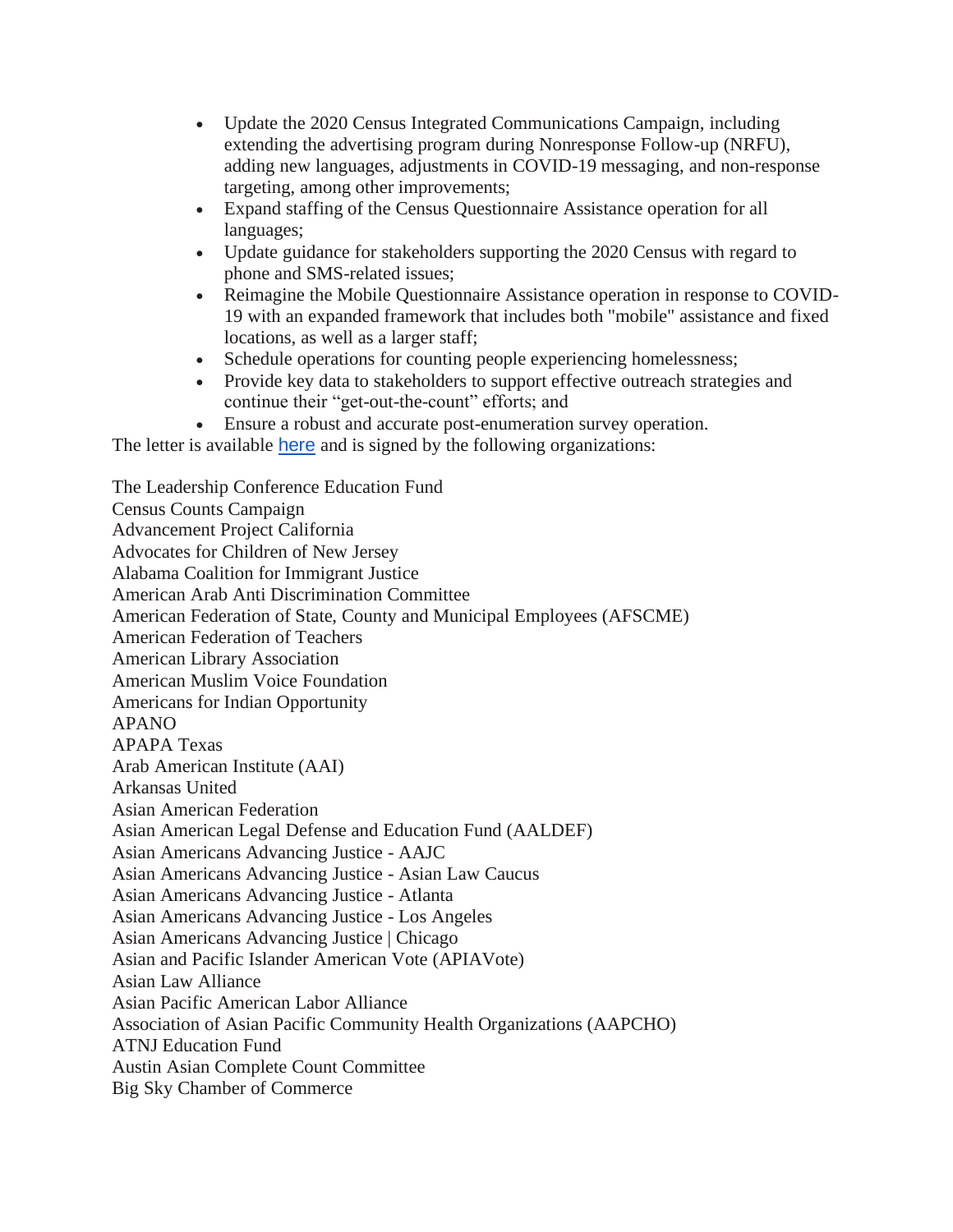Bill Wilson Center Black Belt Community Foundation Boat People SOS Inc California Association of Nonprofits California Community Foundation California Native Vote Project California State Senate Center for Civic Policy Center for Employment Training Center for Law & Social Policy (CLASP) Central American Resource Center Children's Defense Fund-Ohio City of San Jose Color Of Change Education Fund Colorado Latino Leadership Advocacy and Research Organization Common Cause Education Fund Common Cause New Mexico Community Health Partnership of Santa Clara and San Mateo Counties ConXion to Community Cupertino Chamber of Commerce EARLY MO Empowering Pacific Islander Communities (EPIC) Empowerment Congress of Doña Ana County Equality California Fair Count Inc. Fair Immigration Reform Movement/Community Change Faith in Public Life Foothill-De Anza Community College District Forefront Forward Together Georgia Association of Latino Elected Officials (GALEO) Hispanic Federation Hispanic Interest Coalition of Alabama Human Rights Campaign Immigrant Resettlement & Cultural Center Impact Fund Innovation Ohio Education Fund International Children Assistance Network (ICAN) International Rescue Committee Japanese American Citizens League - San Jose Chapter Kentucky Nonprofit Network Kentucky Youth Advocates LA Voice Latino Community Foundation Latino Network Latino Policy Forum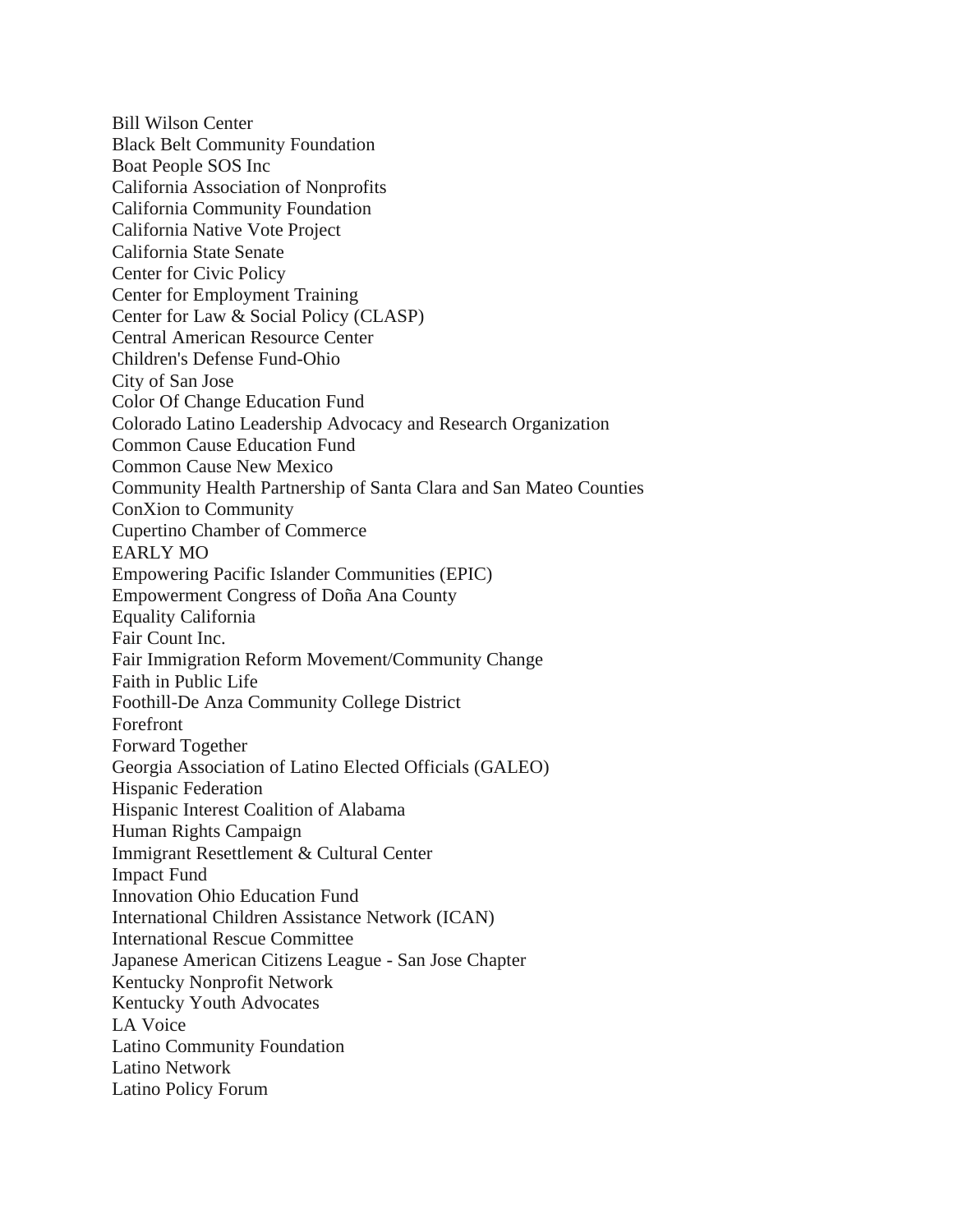League of United Latin American Citizens (LULAC) League of Women Voters Education Fund League of Women Voters of Connecticut Massachusetts Immigrant and Refugee Advocacy Coalition Massachusetts Voter Table Mi Familia Vota Education Fund Michigan Nonprofit Association Montana Nonprofit Association MontPIRG Leadership Fund Morgan Hill Unified School District NAACP Legal Defense & Educational Fund, Inc. NALEO Educational Fund National Action Network National Association of Jewish Legislators National Center for Transgender Equality National Coalition for Literacy National Coalition of 100 Black Women - Central Alabama National Coalition on Black Civic Participation National Community Action Partnership National Congress of American Indians National Council of Asian Pacific Americans National Disability Rights Network National Education Association National LGBTQ Task Force NAVA Education Project NC Child Nebraska Civic Engagement Table New York Immigration Coalition NextDayBetter Nonprofit VOTE Northwest Health Foundation Ohio Census Advocacy Coalition Oklahoma Policy Institute Padres & Jovenes Unidos Pars Equality Center Partnership for America's Children PICO California Poder Latinx PolicyLink ProgressNow NM Education Fund Proyecto Juan Diego Raíces ReadyNation San Jose/Silicon Valley NAACP Santa Clara County Office of Education Services, Immigrant Rights and Education Network (SIREN)